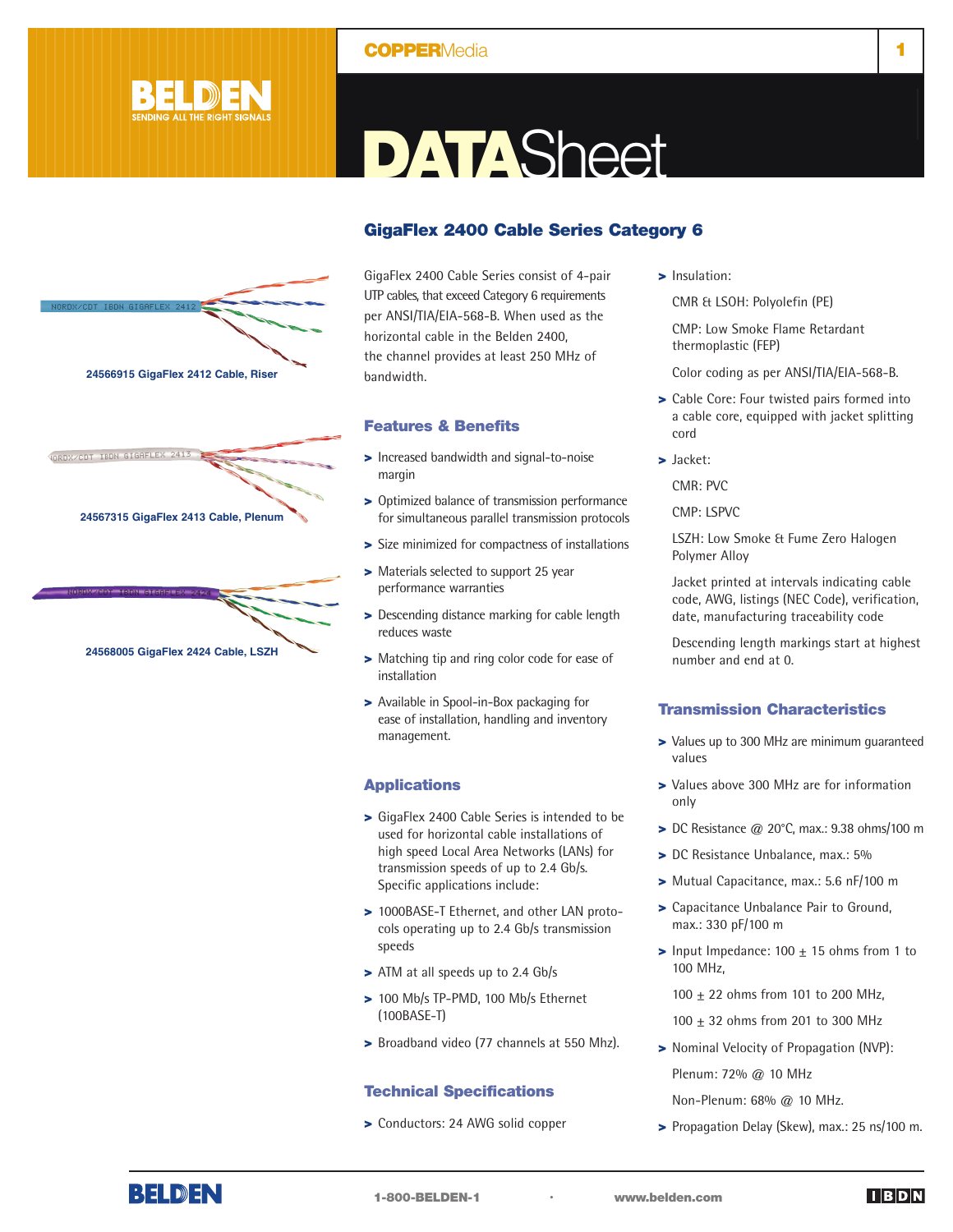

## **DATA**Sheet

## **GigaFlex 2400 Cable Series Category 6**

| <b>FREQUENCY</b><br>(MHz) | <b>INSERTION LOSS</b><br>(dB/100 m)<br>(max.) | <b>NEXT</b><br>(dB)<br>(min.) | <b>PSNEXT</b><br>(dB)<br>(min.) | <b>ACR</b><br>(dB)<br>(min.) | <b>PSACR</b><br>(dB)<br>(min.) | <b>ELFEXT</b><br>(dB)<br>(min.) | <b>PSELFEXT</b><br>(dB)<br>(min.) | <b>RETURN</b><br><b>LOSS (DB)</b><br>(min.) |
|---------------------------|-----------------------------------------------|-------------------------------|---------------------------------|------------------------------|--------------------------------|---------------------------------|-----------------------------------|---------------------------------------------|
| 0.772                     | 1.8                                           | 77.0                          | 75.0                            | 75.2                         | 73.2                           | 73.0                            | 70.0                              | 19.7                                        |
| 1.0                       | 2.0                                           | 75.3                          | 73.3                            | 73.3                         | 71.3                           | 70.8                            | 67.8                              | 20.0                                        |
| 4.0                       | 3.7                                           | 66.3                          | 64.3                            | 62.6                         | 60.6                           | 58.8                            | 55.8                              | 23.0                                        |
| 8.0                       | 5.2                                           | 61.8                          | 59.8                            | 56.6                         | 54.6                           | 52.7                            | 49.7                              | 24.5                                        |
| 10.0                      | 5.8                                           | 60.3                          | 58.3                            | 54.5                         | 52.5                           | 50.8                            | 47.8                              | 25.0                                        |
| 16.0                      | 7.4                                           | 57.2                          | 55.2                            | 49.9                         | 47.9                           | 46.7                            | 43.7                              | 25.0                                        |
| 20.0                      | 8.3                                           | 55.8                          | 53.8                            | 47.5                         | 45.5                           | 44.8                            | 41.8                              | 25.0                                        |
| 25.0                      | 9.3                                           | 54.3                          | 52.3                            | 45.1                         | 43.1                           | 42.8                            | 39.8                              | 24.3                                        |
| 31.25                     | 10.4                                          | 52.9                          | 50.9                            | 42.5                         | 40.5                           | 40.9                            | 37.9                              | 23.6                                        |
| 62.5                      | 15.0                                          | 48.4                          | 46.4                            | 33.4                         | 31.4                           | 34.9                            | 31.9                              | 21.5                                        |
| 100.0                     | 19.3                                          | 45.3                          | 43.3                            | 26.0                         | 24.0                           | 30.8                            | 27.8                              | 20.1                                        |
| 200.0                     | 28.3                                          | 40.8                          | 38.8                            | 12.5                         | 10.5                           | 24.8                            | 21.8                              | 18.0                                        |
| 250.0                     | 32.1                                          | 39.3                          | 37.3                            | 7.3                          | 5.3                            | 22.8                            | 19.8                              | 17.3                                        |
| 300.0                     | 35.6                                          | 38.1                          | 36.1                            | 2.6                          | 0.5                            | 21.3                            | 18.3                              | 16.8                                        |
| 350.0                     | 38.9                                          | 37.1                          | 35.1                            | $-1.7$                       | $-3.7$                         | 19.9                            | 16.9                              | 16.3                                        |
| 400.0                     | 42.0                                          | 36.3                          | 34.3                            | $-5.7$                       | $-7.7$                         | 18.8                            | 15.8                              | 15.9                                        |
| 450.0                     | 45.0                                          | 35.5                          | 33.5                            | $-9.5$                       | $-11.5$                        | 17.7                            | 14.7                              | 15.5                                        |

## **Mechanical Characteristics**

- **>** Minimum Recommended Installation Temperature: 5°C (40°F)
- **>**Temperature Rating: 60°C (140°F).

| 4-PAIR,<br><b>24 AWG</b> | <b>NOMINAL</b><br>O.D. | <b>MIN. BEND</b><br><b>RADIUS</b> | <b>WEIGHT</b><br>(CABLE ONLY) |
|--------------------------|------------------------|-----------------------------------|-------------------------------|
| 2412 Cable,              | 5.44 mm                | 22.15 mm                          | 3.9 $kg/100$ m                |
| <b>CMR</b>               | $(0.214$ in.)          | $(0.872)$ in.)                    | $(26.0 \text{ lb/kft})$       |
| 2413 Cable,              | 5.33 mm                | 21.04 mm                          | 3.6 kg/100 m                  |
| <b>CMP</b>               | $(0.210)$ in.)         | $(0.828)$ in.)                    | $(24.0 \text{ lb/kft})$       |
| 2424 Cable,              | 5.44 mm                | 23.28 mm                          | 4.2 kg/100 m                  |
| <b>LSZH</b>              | $(0.214$ in.)          | $(0.916)$ in.)                    | $(28.0 \text{ lb/kft})$       |